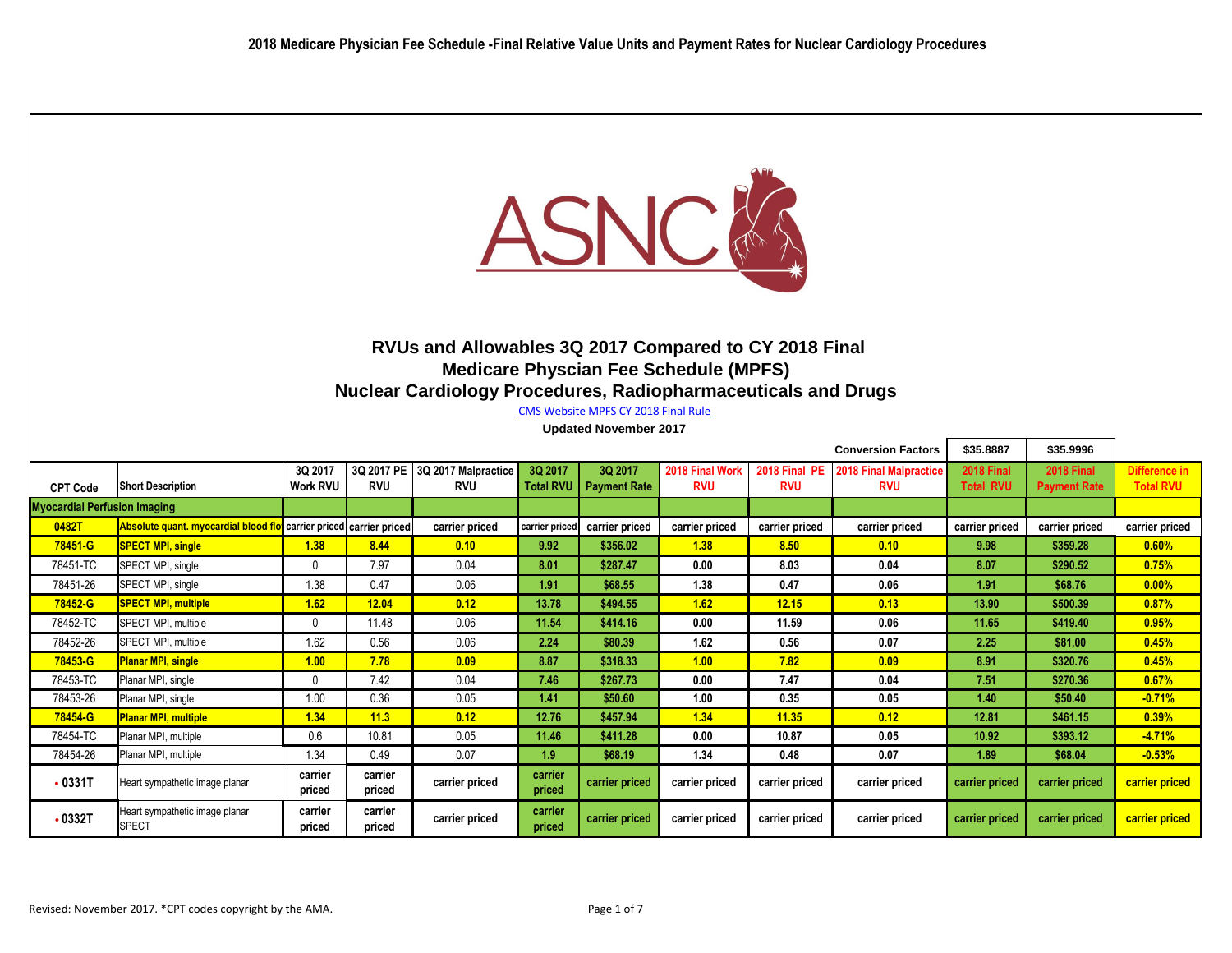| <b>CPT Code</b>          | <b>Short Description</b>                                                           | 3Q 2017<br><b>Work RVU</b> | 3Q 2017 PE<br><b>RVU</b> | 3Q 2017 Malpractice<br><b>RVU</b> | 3Q 2017<br>Total RVU | 3Q 2017<br><b>Payment Rate</b> | 2018 Final Work<br><b>RVU</b> | 2018 Final PE<br><b>RVU</b> | <b>2018 Final Malpractice</b><br><b>RVU</b> | 2018 Final<br><b>Total RVU</b> | <b>2018 Final</b><br><b>Payment Rate</b> | <b>Difference in</b><br><b>Total RVU</b> |
|--------------------------|------------------------------------------------------------------------------------|----------------------------|--------------------------|-----------------------------------|----------------------|--------------------------------|-------------------------------|-----------------------------|---------------------------------------------|--------------------------------|------------------------------------------|------------------------------------------|
| <b>Stress Test Codes</b> |                                                                                    |                            |                          |                                   |                      |                                |                               |                             |                                             |                                |                                          |                                          |
| 93015                    | Stress Test - physician supervision,<br>with interpretation and report             | 0.75                       | 1.37                     | 0.04                              | 2.16                 | \$77.52                        | 0.75                          | 1.23                        | 0.04                                        | 2.02                           | \$72.72                                  | $-6.48%$                                 |
| 93016                    | Stress test - physician supervision<br>only, without interpretation and<br>report. | 0.45                       | 0.16                     | 0.02                              | 0.63                 | \$22.61                        | 0.45                          | 0.16                        | 0.02                                        | 0.63                           | \$22.68                                  | 0.00%                                    |
| 93017                    | Stress test - tracing only, without<br>interpretation and report                   | 0.00                       | 1.10                     | 0.01                              | 1.11                 | \$39.84                        | 0.00                          | 0.96                        | 0.01                                        | 0.97                           | \$34.92                                  | $-12.61%$                                |
| 93018                    | Stress test - interpretation and report<br>only                                    | 0.3                        | 0.11                     | 0.01                              | 0.42                 | \$15.07                        | 0.30                          | 0.11                        | 0.01                                        | 0.42                           | \$15.12                                  | 0.00%                                    |
| <b>Cardiac PET*</b>      |                                                                                    |                            |                          |                                   |                      |                                |                               |                             |                                             |                                |                                          |                                          |
| 78459 - G*               | <b>Heart muscle imaging (PET)</b>                                                  | n/a                        | carrier<br>priced        | carrier priced                    | carrier<br>priced    | carrier priced                 | n/a                           | carrier priced              | carrier priced                              | carrier priced                 | carrier priced                           | carrier priced                           |
| 78459-TC*                | Heart muscle imaging (PET)                                                         | n/a                        | carrier priced           | carrier priced                    | carrier<br>priced    | carrier priced                 | n/a                           | carrier priced              | carrier priced                              | carrier priced                 | carrier priced                           | carrier priced                           |
| 78459-26                 | Heart muscle imaging (PET)                                                         | 1.5                        | 0.45                     | 0.06                              | 2.01                 | \$72.14                        | 1.50                          | 0.45                        | 0.06                                        | 2.01                           | \$72.36                                  | 0.00%                                    |
| 78491-G*                 | <b>Heart Image (PET), single</b>                                                   | n/a                        | carrier<br>priced        | carrier priced                    | carrier<br>priced    | carrier priced                 | n/a                           | carrier priced              | carrier priced                              | carrier priced                 | carrier priced                           | carrier priced                           |
| 78491-TC*                | Heart Image (PET), single                                                          | n/a                        | carrier priced           | carrier priced                    | carrier<br>priced    | carrier priced                 | n/a                           | carrier priced              | carrier priced                              | carrier priced                 | carrier priced                           | carrier priced                           |
| 78491-26                 | Heart Image (PET), single                                                          | 1.5                        | 0.47                     | 0.06                              | 2.03                 | \$72.85                        | 1.50                          | 0.46                        | 0.06                                        | 2.02                           | \$72.72                                  | $-0.49%$                                 |
| 78492-G*                 | Heart image (PET), mult.                                                           | n/a                        | carrier<br>priced        | carrier priced                    | carrier<br>priced    | carrier priced                 | n/a                           | carrier priced              | carrier priced                              | carrier priced                 | carrier priced                           | carrier priced                           |
| 78492-TC*                | Heart image (PET), mult.                                                           | n/a                        | carrier priced           | carrier priced                    | carrier<br>priced    | carrier priced                 | n/a                           | carrier priced              | carrier priced                              | carrier priced                 | carrier priced                           | carrier priced                           |
| 78492-26                 | Heart image (PET), mult.                                                           | 1.87                       | 0.61                     | 0.07                              | 2.55                 | \$91.52                        | 1.87                          | 0.61                        | 0.07                                        | 2.55                           | \$91.80                                  | 0.00%                                    |
| <b>Cardiac MRI</b>       |                                                                                    |                            |                          |                                   |                      |                                |                               |                             |                                             |                                |                                          |                                          |
| 75557-G                  | <b>Cardiac mri for morph</b>                                                       | 2.35                       | 6.57                     | 0.12                              | 9.04                 | \$324.43                       | 2.35                          | 6.86                        | 0.12                                        | 9.33                           | \$335.88                                 | 3.21%                                    |
| 75557-TC                 | Cardiac mri for morph                                                              | $\boldsymbol{0}$           | 5.73                     | 0.1                               | 5.83                 | \$209.23                       | 0.00                          | 6.03                        | 0.01                                        | 6.04                           | \$217.44                                 | 3.60%                                    |
| 75557-26                 | Cardiac mri for morph                                                              | 2.35                       | 0.84                     | 0.11                              | 3.3                  | \$118.43                       | 2.35                          | 0.83                        | 0.11                                        | 3.29                           | \$118.44                                 | $-0.30%$                                 |
| 75559-G                  | <b>Cardiac mri w/stress img</b>                                                    | 2.95                       | 9.28                     | 0.12                              | 12.35                | \$443.23                       | 2.95                          | 9.51                        | 0.13                                        | 12.59                          | \$453.23                                 | 1.94%                                    |
| 75559-TC                 | Cardiac mri w/stress img                                                           | $\bm{0}$                   | 8.27                     | 0.01                              | 8.28                 | \$297.16                       | 0.00                          | 8.51                        | 0.02                                        | 8.53                           | \$307.08                                 | 3.02%                                    |
| 75559-26                 | Cardiac mri w/stress img                                                           | 2.95                       | 1.01                     | 0.11                              | 4.07                 | \$146.07                       | 2.95                          | 1.00                        | 0.11                                        | 4.06                           | \$146.16                                 | $-0.25%$                                 |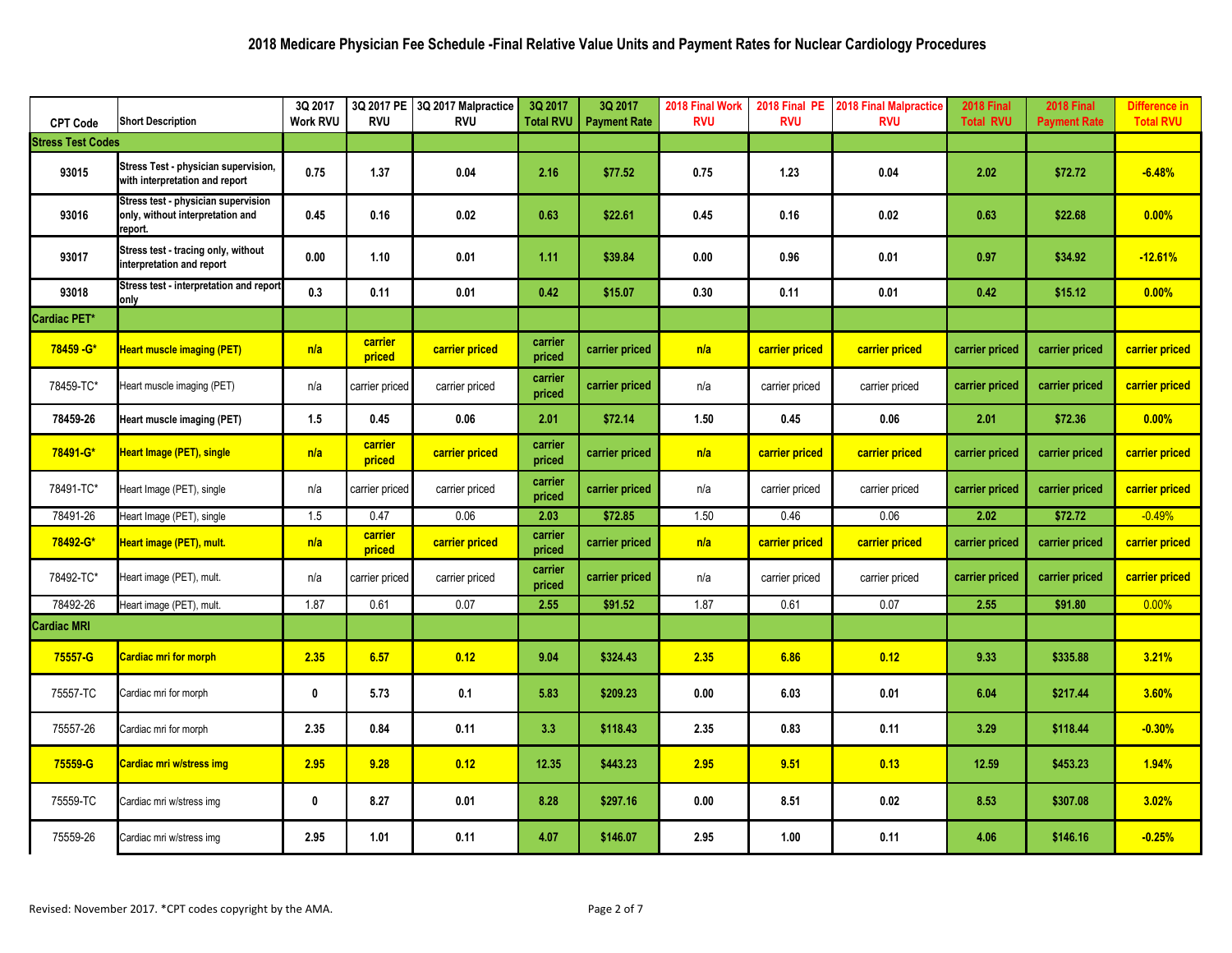| <b>CPT Code</b>   | <b>Short Description</b>           | 3Q 2017<br><b>Work RVU</b> | 3Q 2017 PE<br><b>RVU</b> | 3Q 2017 Malpractice<br><b>RVU</b> | 3Q 2017<br><b>Total RVU</b> | 3Q 2017<br><b>Payment Rate</b> | 2018 Final Work<br><b>RVU</b> | 2018 Final PE<br><b>RVU</b> | <b>2018 Final Malpractice</b><br><b>RVU</b> | <b>2018 Final</b><br><b>Total RVU</b> | <b>2018 Final</b><br><b>Payment Rate</b> | Difference in<br><b>Total RVU</b> |
|-------------------|------------------------------------|----------------------------|--------------------------|-----------------------------------|-----------------------------|--------------------------------|-------------------------------|-----------------------------|---------------------------------------------|---------------------------------------|------------------------------------------|-----------------------------------|
| 75561-G           | Cardiac mri for morph w/dye        | 2.60                       | 9.26                     | 0.14                              | 12                          | \$430.66                       | 2.60                          | 9.55                        | 0.14                                        | 12.29                                 | \$442.44                                 | 2.42%                             |
| 75561-TC          | Cardiac mri for morph w/dye        | $\mathbf 0$                | 8.33                     | 0.02                              | 8.35                        | \$299.67                       | 0.00                          | 8.64                        | 0.02                                        | 8.66                                  | \$311.76                                 | 3.71%                             |
| 75561-26          | Cardiac mri for morph w/dye        | 2.60                       | 0.93                     | 0.12                              | 3.65                        | \$130.99                       | 2.60                          | 0.91                        | 0.12                                        | 3.63                                  | \$130.68                                 | $-0.55%$                          |
| 75563-G           | Card mri w/stress img & dye        | 3.00                       | 11.16                    | 0.14                              | 14.3                        | \$513.21                       | 3.00                          | 11.48                       | 0.14                                        | 14.62                                 | \$526.31                                 | 2.24%                             |
| 75563-TC          | Card mri w/stress img & dye        | 0.00                       | 10.1                     | 0.02                              | 10.12                       | \$363.19                       | 0.00                          | 10.43                       | 0.02                                        | 10.45                                 | \$376.20                                 | 3.26%                             |
| 75563-26          | Card mri w/stress img & dye        | 3.00                       | 1.06                     | 0.12                              | 4.18                        | \$150.01                       | 3.00                          | 1.05                        | 0.12                                        | 4.17                                  | \$150.12                                 | $-0.24%$                          |
| 75565-G           | <b>Card mri veloc flow mapping</b> | 0.25                       | 1.29                     | 0.01                              | 1.55                        | \$55.63                        | 0.25                          | 1.29                        | 0.01                                        | 1.55                                  | \$55.80                                  | 0.00%                             |
| 75565-TC          | Card mri veloc flow mapping        | $\mathbf 0$                | $1.2$                    | $\mathbf 0$                       | 1.2                         | \$43.07                        | 0.00                          | 1.20                        | 0.00                                        | $1.20$                                | \$43.20                                  | 0.00%                             |
| 75565-26          | Card mri veloc flow mapping        | 0.25                       | 0.09                     | 0.01                              | 0.35                        | \$12.56                        | 0.25                          | 0.09                        | 0.01                                        | 0.35                                  | \$12.60                                  | 0.00%                             |
| <b>Cardiac CT</b> |                                    |                            |                          |                                   |                             |                                |                               |                             |                                             |                                       |                                          |                                   |
| 75571-G           | CT hrt w/o dye w/ca test           | 0.58                       | 2.23                     | 0.04                              | 2.85                        | \$102.28                       | 0.58                          | 2.30                        | 0.04                                        | 2.92                                  | \$105.12                                 | 2.46%                             |
| 75571-TC          | CT hrt w/o dye w/ca test           | $\mathbf 0$                | 2.02                     | 0.01                              | 2.03                        | \$72.85                        | 0.00                          | 2.09                        | 0.01                                        | 2.10                                  | \$75.60                                  | 3.45%                             |
| 75571-26          | CT hrt w/o dye w/ca test           | 0.58                       | 0.21                     | 0.03                              | 0.82                        | \$29.43                        | 0.58                          | 0.21                        | 0.03                                        | 0.82                                  | \$29.52                                  | 0.00%                             |
| 75572-G           | CT hrt w/3d image                  | 1.75                       | 6.15                     | 0.11                              | 8.01                        | \$287.47                       | 1.75                          | 6.22                        | 0.11                                        | 8.08                                  | \$290.88                                 | 0.87%                             |
| 75572-TC          | CT hrt w/3d image                  | $\mathbf 0$                | 5.52                     | 0.02                              | 5.54                        | \$198.82                       | 0.00                          | 5.59                        | 0.02                                        | 5.61                                  | \$201.96                                 | 1.26%                             |
| 75572-26          | CT hrt w/3d image                  | 1.75                       | 0.65                     | 0.09                              | 2.49                        | \$89.36                        | 1.75                          | 0.63                        | 0.09                                        | 2.47                                  | \$88.92                                  | $-0.80%$                          |
| 75573-G           | CT hrt w/3d image                  | 2.55                       | 8.33                     | 0.15                              | 11.03                       | \$395.85                       | 2.55                          | 8.33                        | 0.14                                        | 11.02                                 | \$396.72                                 | $-0.09%$                          |
| 75573-TC          | CT hrt w/3d image                  | $\mathbf 0$                | 7.41                     | 0.02                              | 7.43                        | \$266.65                       | 0.00                          | 7.42                        | 0.02                                        | 7.44                                  | \$267.84                                 | 0.13%                             |
| 75573-26          | CT hrt w/3d image                  | 2.55                       | 0.92                     | 0.13                              | 3.6                         | \$129.20                       | 2.55                          | 0.91                        | 0.12                                        | 3.58                                  | \$128.88                                 | $-0.56%$                          |
| 75574-G           | CT hrt angio w/3d image            | 2.4                        | 9.34                     | 0.15                              | 11.89                       | \$426.72                       | 2.40                          | 9.46                        | 0.15                                        | 12.01                                 | \$432.36                                 | 1.01%                             |
| 75574-TC          | CT hrt angio w/3d image            | $\mathbf 0$                | 8.48                     | 0.03                              | 8.51                        | \$305.41                       | 0.00                          | 8.62                        | 0.03                                        | 8.65                                  | \$311.40                                 | 1.65%                             |